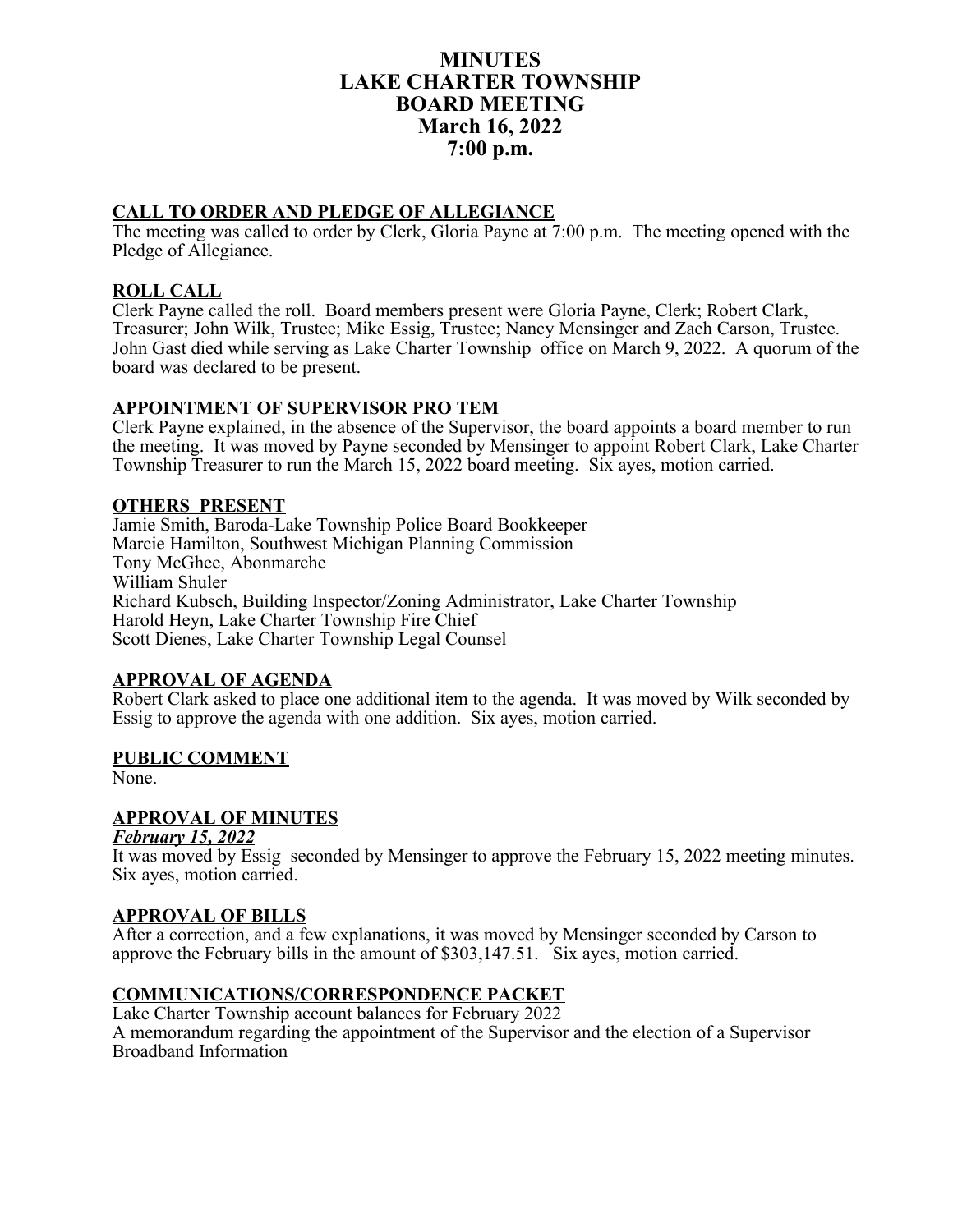*Supervisor's Report* None.

*Clerk's Report* Attached.

### *Treasurer's Report*

### Attached.

Robert Clark, Lake Charter Township Treasurer reported another tax collection season has come and gone and that he has scheduled to meet with the County of Berrien for settlement on Thursday, March 10, 2022.

### *Planning Commission Report*

Lake Charter Township Planning Commission Meeting minutes are on file in the Township Hall offices.

Richard Kubsch reported the Planning Commission is working on updating the sign ordinance and the master plan.

*Water Plant Report* Attached.

The Lake Charter Township 2021 Water Billing report is attached.

### *GRSD Sewer Authority Report*

GRSD Sewer Authority meeting minutes of January 26, 2022 are attached. Trustee John Wilk reported the master service agreement needs to be cleaned up regarding ownership. They are also discussing changing the billing method.

*Police Department*

Baroda-Lake Township Police Board meeting minutes of January 11, 2022 are attached.

*Fire Department Report* None.

# *Park Committee Report*

Attached. Robert Clark, Lake Charter Township Treasurer reported the Park will open April 1, 2022.

### *Library Report*

Trustee John Wilk encouraged everyone to use the Bridgman Public Library website. They are taking applications for the community garden and looking to purchase a generator. Lastly, Fernwood has been hired to restore the berm in front of the library.

*Cemetery Committee Report* Attached.

*Building Department Report* January report attached.

*Lake Township Economic Growth Alliance Report* Attached.

*Medic One Report* Minutes of January 27, 2022 are attached.

*Utility Committee Report* Attached.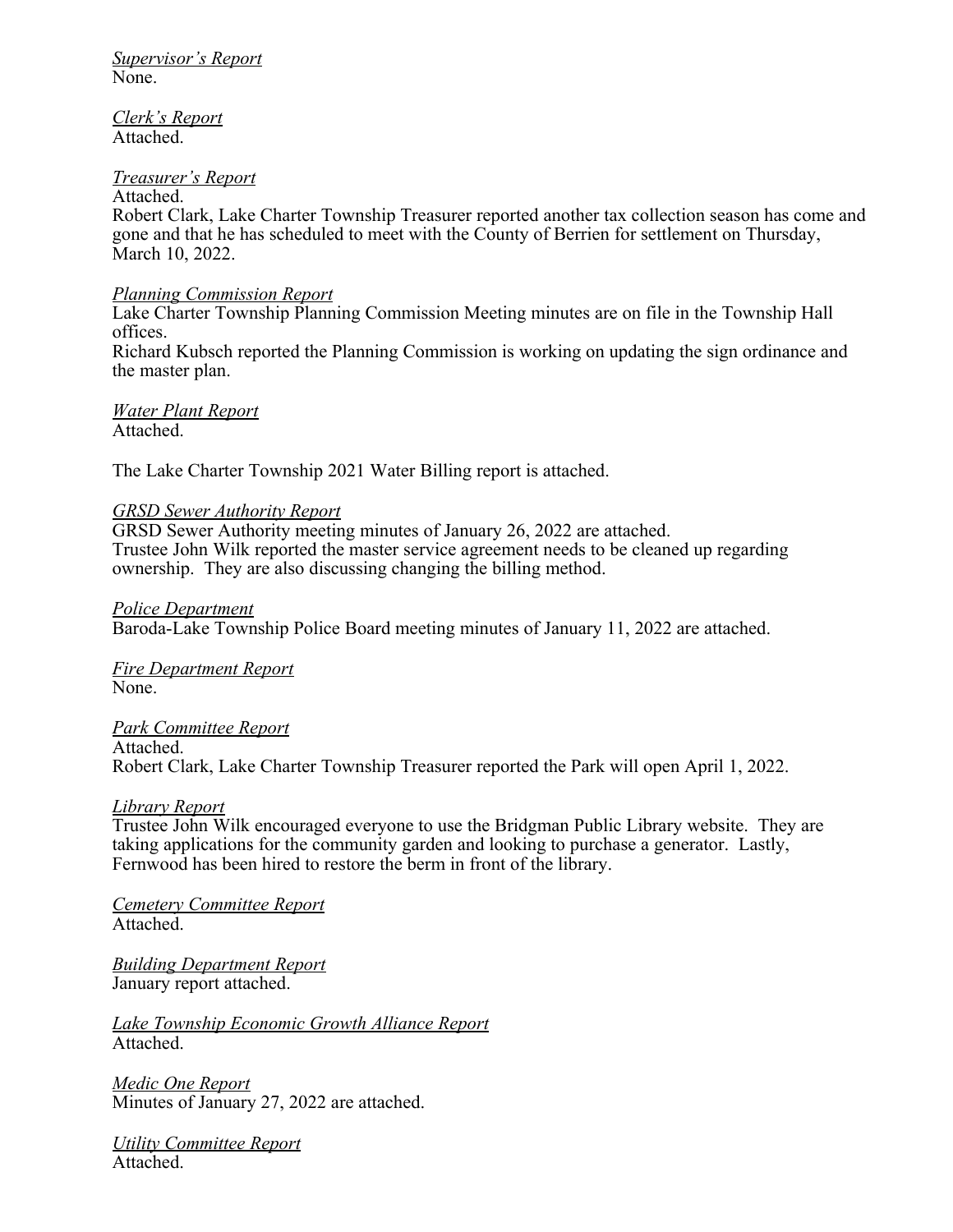### *Capital Improvement Report* No meeting.

### *Zoning Board of Appeals Report*

The Lake Charter Township Zoning Board of Appeals meeting minutes are on file in the Township Hall offices.

### **Public Hearing Application to the DNR Michigan Land and Conservation Fund**

It was moved by Wilk seconded by Carson to open the public hearing. Six ayes, Motion carried. The public hearing opened at 7:35 p.m.

There were no comments made regarding the Application to the DNR Michigan Land and Conservation Fund.

It was moved by Payne seconded by Essig to close the public hearing. Six ayes, Motion carried. The public hearing closed at 7:36 p.m.

## **AGENDA ITEMS**

### *Resolution to Pay Tribute to John William Gast, Lake Charter Township Supervisor*

Supervisor Pro Tem introduced Scott Dienes, Lake Charter Township Legal Counsel who presented a Resolution to Formally Recognize, Honor and Pay Tribute to Lake Charter Township Supervisor John William Gast, Long-Time Public Servant.

The Resolution was read. It was moved by Wilk seconded by Carson, to approve the Resolution to Formally Recognize, Honor and Pay Tribute to Lake Charter Township Supervisor John William Gast, Long-Time Public Servant. Six ayes, motion carried.

## *Appointment/Running for Office of Supervisor*

Attorney Dienes reviewed the process with the township board for the appointment of the Lake Charter Township Supervisor. Since the vacancy occurred before the April 12, 2022 date during the 2020 - 2024 term, two processes must occur. The Township Board must appoint an individual to fill the position until the November 8, 2022 election and run in the August 2, 2022 primary . Then the individual, or individuals who wish to run for the Supervisor's office, must run in the August 2, 2022 primary and win the November 8, 2022 election. Then that individual remains in office and fills the unexpired term of the 2020-2024 Supervisor's term.

## *MacAllister Generator Maintenance Agreement Renewal*

Supervisor Pro Tem Clark brought to board members' attention the MacAllister three-year option for renewal of the maintenance agreement. The township has eight generators that need coverage and the renewal is for \$14,870.00.

It was moved by Mensinger seconded by Wilk to give permission to Robert Clark to sign the approval of the renewal of the McAllister Generator Maintenance Agreement for three-years at a cost of \$14,870.00. Six ayes, motion carried.

### *Resolution to Establish Absent Voter Counting Board*

Supervisor Pro Tem Clark directed board members' attention to the Resolution to Establish an Absent Voter Counting Board. This resolution needs to have Township Board approval for the upcoming August 2022 and November 2022 elections.

It was moved by Essig seconded by Carson to approve the Resolution to Establish the Absent Voter Counting Board. Six ayes, motion carried.

## *Fire Department Voice Amplifiers/Communication Brackets*

Supervisor Pro Tem Clark directed board members' attention to the quote from West Shore Fire for Scott Epic3 Voice Amplifiers, as well as right side communication brackets. These amplifiers attach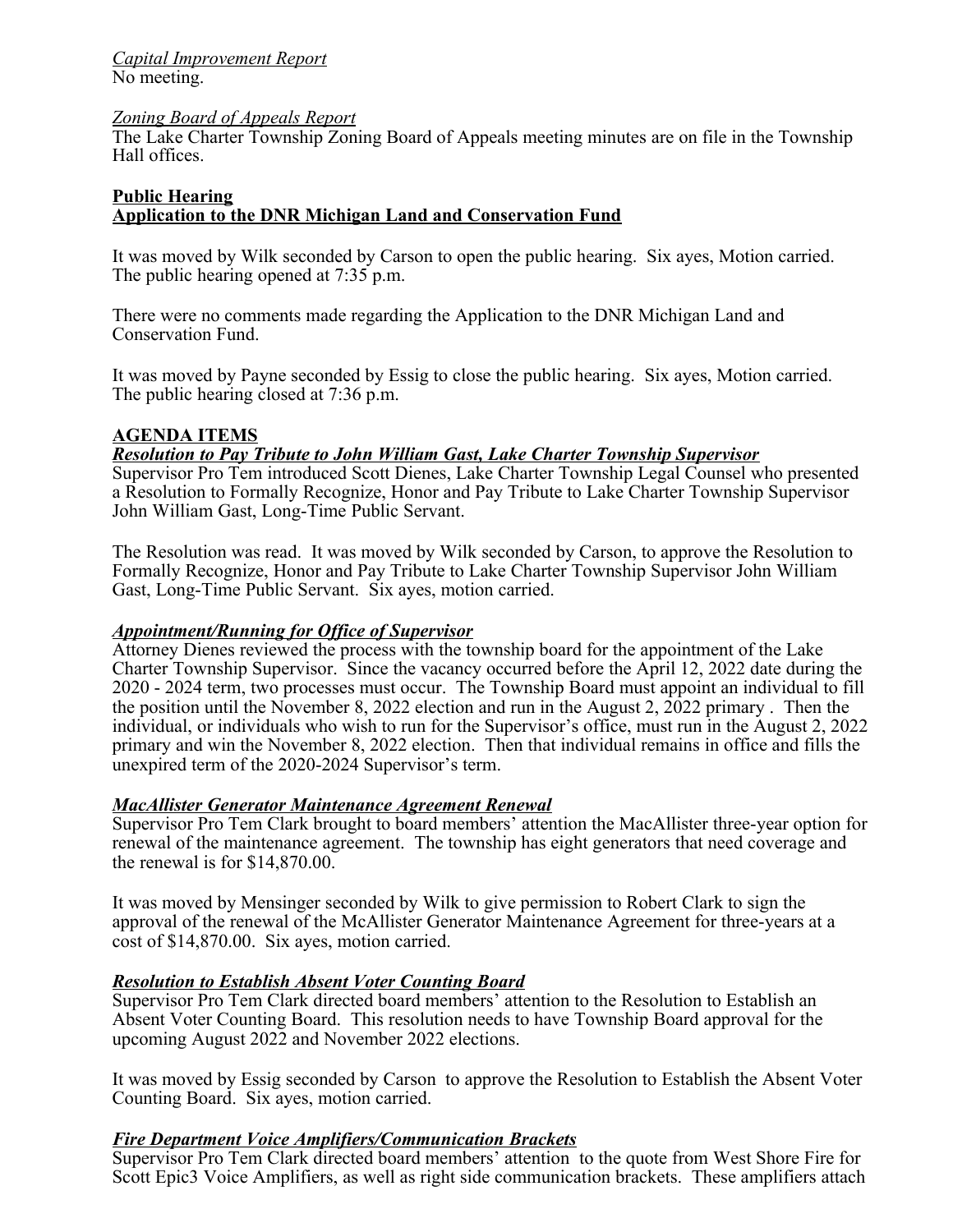to the Air Paks and allow the firemen to communicate without their voices being muffled. The right side communication bracket allows them to connect with another fireman to aid in getting air from each other. The Fire Department is in need of six (6) such units.

It was moved by Mensinger seconded by Wilk to approve the purchase of six Scott Epic3 Voice Amplifiers in the amount of \$3,516.00 from West Shore Fire. Six ayes, motion carried.

### *Camera Quote*

Supervisor Pro Tem Clark turned the floor over to Lake Charter Township Clerk, Gloria Payne who reported that the Michigan Bureau of Elections has introduced into law, that voter drop boxes will need to have a camera placed on them to ensure the drop boxes are being used appropriately during an election. While this law has passed the House of Representatives, it is due to pass the Senate.

Two quotes were solicited, however, the second individual never responded. The quote presented is from The Tech of Southwest Michigan, in the amount of \$4,006.75. This vendor is the same vendor that installed the sound system in Lake Charter Township Hall meeting room.

It was moved by Essig, seconded by Carson to accept the quote from The Tech of Southwest Michigan in the amount of \$4,006.75 for the installation of a camera system on the Lake Charter Township Hall building pointing at both the black drop box outside the front door and the red drop box in front of the ambulance building. Six ayes, motion carried.

### *1 Wolverine Construction LLC*

Supervisor Clark Pro Tem directed board members' attention to the quote from 1 Wolverine Construction LLC. This quote was accepted at our March 16, 2021 board meeting to perform the work in the Township Hall offices replacing the ceiling tile.

Due to him not being able to perform the work in 2021, he indicated that it would be more due to the increase in construction costs. The original quote was for \$31,300.00. He is asking for an additional \$3,000.00.

It was moved by Mensinger, seconded by Essig to approve replacing the ceiling tile in the Township Hall offices not to exceed \$35,000.00. Six ayes, motion carried.

### *2015 Ford Explorer*

Supervisor Clark Pro Tem reported that the Kelly Blue Book estimate for the 2015 Ford Explorer that belonged to the Baroda-Lake Township Police Department is about \$15,000.00. The vehicle will be used by Lake Charter Township Fire Chief, Harold Heyn, and is being carried on the Lake Charter Township vehicle insurance.

It was moved by Payne seconded by Mensinger to approve the Kelly Blue Book estimate of \$15,000.00 for the 2015 Ford Explorer, and to purchase it from the Baroda-Lake Township Police Department in the amount of \$15,000.00. Six ayes, motion carried.

### *DNR Grant Application*

Supervisor Clark Pro Tem turned board members' attention to the Resolution to apply for the DNR grant for the development of the non-motorized trail from the Bridgman Public High School to the Lake Charter Township Park, not to exceed \$500,000.00. It was further resolved to make available its financial obligation amount up to \$500,000.00 (50%) of a total project cost not to exceed \$1,000,000.00 during the 2022-2023 fiscal year.

It was moved by Essig seconded by Carson to approve the Resolution Applying for the DNR Grant for the Development of the non-motorized trail from the Bridgman Public High School to the Lake Charter Township Park, not to exceed \$500,000.00, and the Township funding portion also not to exceed \$500,000.00. The intent is to use the ARPA funds for this project. Six ayes, motion carried.

# *Replacement of Fire Department AED*'s